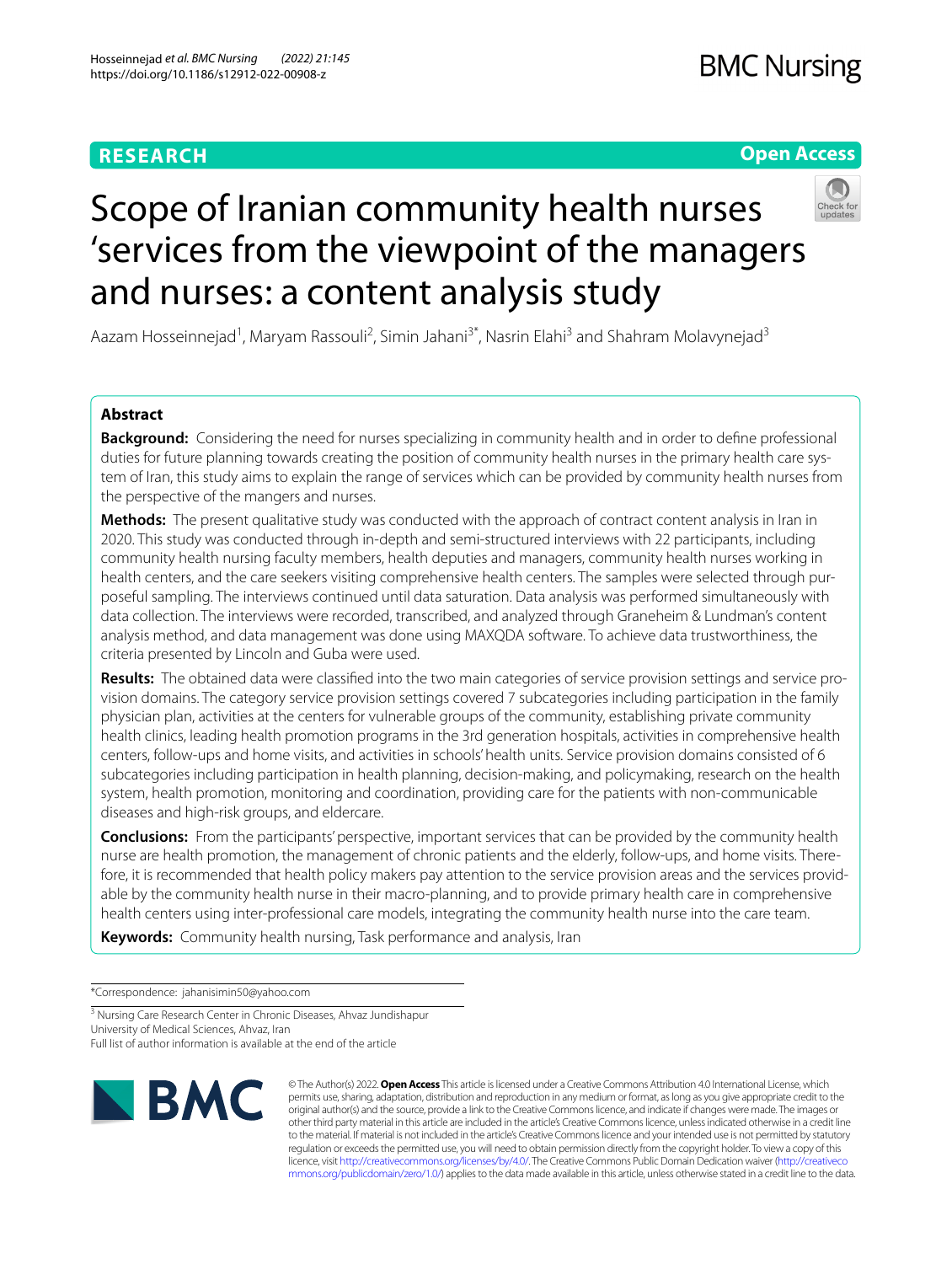### **Background**

The future of nursing will be affected by the vast changes that have taken place in health care. Over the past decade, health care has undergone signifcant changes regarding technology, the population's aging, service delivery, the need to manage chronic diseases, increasing public awareness of quality care and cost-efective care. These factors have made the world's health systems to think about creating opportunities for reform in service delivery [[1–](#page-12-0)[3\]](#page-12-1). Successful change requires a change in the organizational systems of health care provision, especially the nursing profession, because nurses are the largest group of health care providers. As we move towards the future, the provision of nursing services will be transferred from the hospital to other care settings in the community; therefore, in the future, the role of nurses will be diferent from the current traditional roles [[4,](#page-12-2) [5](#page-12-3)]. In addition, most people's frst choice for receiving care is home; therefore, the expansion and provision of health services outside the hospital environment by nurses seems necessary [[6,](#page-12-4) [7\]](#page-12-5). In other words, the role of nurses is very important in supporting the transfer of hospital care to close-to-home centers such as comprehensive health centers. Thus, in order to respond to the needs of the community and provide cost-efective care, nursing services should be used in the community [\[8](#page-12-6)].

Community health nursing is a specialty feld in nursing that combines nursing science with other healthrelated sciences (social sciences and public health) and evidence-based practice in various settings in the society, and provides its services to the community with emphasis on improving health, primary prevention, improving social and physical environmental conditions, and rehabilitation. The main approach of this discipline is focusing on community health [\[9\]](#page-12-7).

Community health nurses in the developed countries of the world play a major role in promoting health. According to the World Health Organization, in these countries, more than 42% of community health nurses work in health centers  $[9-11]$  $[9-11]$ . In Canada, community health nursing has been developed since 1978 and its mission is to maintain and promote the health of individuals, families, and communities [\[12](#page-12-9)]. RNs working in primary health care in Canada are divided into two groups: home care nursing and public health nursing. In Canada, Register nurses (RNs) provide services all throughout life (from birth to death) in primary care settings, i.e. they provide services to patients of all ages and are continuously in contact with them. The range of RNs' services is very wide, including health education, health promotion, prevention, and the management of chronic diseases, acute episodic care, therapeutic interventions, caring for women and infants, and care coordination [[13\]](#page-12-10). In countries like Sweden and Norway, community-based nursing services have been established for several decades [[12\]](#page-12-9). In some European countries, community health nurses have replaced physician-centered and hospital-centered approaches, and provide health services and care to community members [[14\]](#page-12-11). In the United Kingdom and Denmark, community health nurses are hired, in addition to physicians, in the primary health care provision teams and family medical groups. In Germany, community health nurses are used to provide home visit services. In France, community health nurses undergo specialty and specialized training courses to intervene in the community, participate in home visit programs. They put emphasis on promoting health, prevention, and the management of chronic diseases. Among European countries, Finland has the lowest number of physician-patient contacts, and a large number of nurses provide services instead of physicians in the health system [\[15](#page-12-12), [16](#page-12-13)]. In Ireland, community health nurses operate based on the general model (providing services to patients of all ages, from infancy to old age), and there is ideally one community nurse per 2500 people [[17\]](#page-12-14). In this country, community health nurses are recognized as essential health professionals to support infants and parents, and the frst postpartum visit is performed by them with the aim of empowering mothers to care for their infants [\[18](#page-12-15)]. In Australia, the community nurse is considered as the primary health care and community-based care provider [[17](#page-12-14)]. A systematic review study by Norful et al. in Spain, New Zealand, the United States, Canada, and Australia summarized a set of roles and responsibilities of RNs in primary care, including vaccination, the assessment of neonatal and infant development, training mothers in breastfeeding and nutrition, performing pap smear, managing chronic patients (hypertension and diabetes), examining diabetic feet, training patients with asthma, following up patients after hospital discharge, prescribing medication, assessing vital signs, triaging patients, ear-washing, maintaining and updating clinical policies and procedures [\[13](#page-12-10)].

In Asian countries, community health nursing has not progressed uniformly. In Japan, for example, the role of community health nurses has become more prominent in the last 50 years due to the quadrupling of the elderly population, and they play a key role in implementing health promotion programs [\[19\]](#page-12-16). In China, health care services have been assigned to community health nurses since 1997 [\[14](#page-12-11)]. In Malaysia, primary health care is highly developed and is provided by nurses in three types of centers: community clinics, maternal and child health clinics, and community polyclinics [[20\]](#page-12-17). In Malaysia, care coordinators' services are used to manage chronic patients in the clinics providing primary health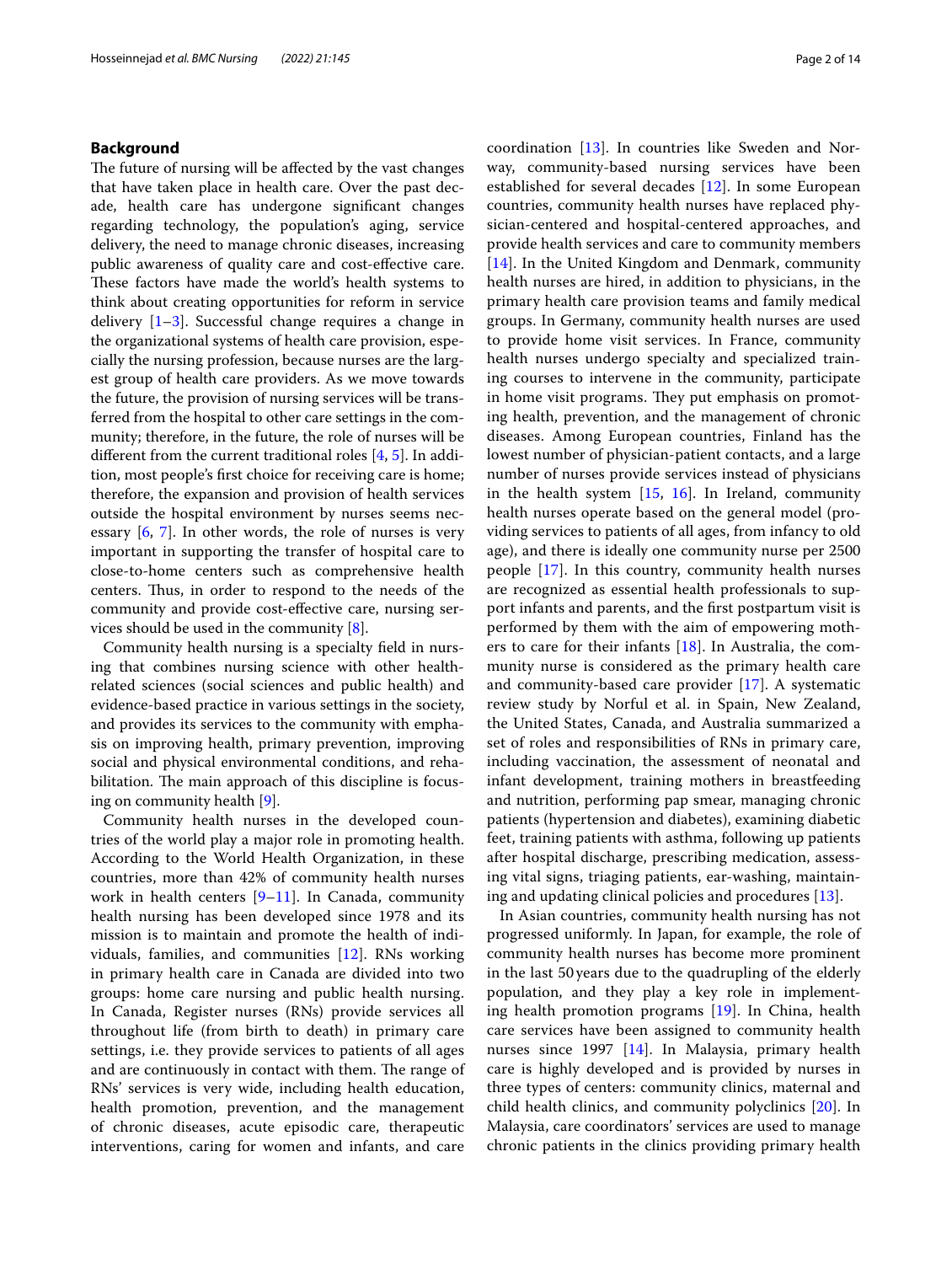care, and the nurse is a member of this group. The care coordinator's roles include following up on clinic attendance, ensuring that patient information is updated, Identifying and tracing visit defaulters and medication refll defaulters, referral tracking, and acting as a bridge between patients and their family health teams [[21\]](#page-12-18). In Oman, community health nursing is not considered as important as hospital nursing and has not been considered by policy makers [[22\]](#page-12-19). In Turkey, community health nurses operate in seven areas: home nursing, maternal and child health and family planning, communityoriented mental health nursing centers, occupational health nursing, and school health nursing. However, in this country, the nursing staf is distributed in a smaller quantity in the provision of health services than in medical and hospital services; 83% of nurses work in hospitals, and only 7% of them work in the centers providing health and family-oriented services [[23](#page-12-20)].

In Iran, the laws of the Ministry of Health, Treatment, and Medical Education and the comprehensive scientifc map of the country pay attention to the importance and the role of nurses in promoting health and according to the law of the Sixth Development Plan, the Ministry of Health, Treatment, and Medical Education is obliged to implement "Comprehensive and public health services system" with priority of prevention over treatment, and based on primary health care, with the focus on referral system and family medicine through employing general and family physicians, nursing groups for providing nursing care at community and home levels, service leveling, etc. [\[4](#page-12-2)]. Within the framework of Iran's 2025 Vision Program, it has been mentioned that by 2025, not only should community health nursing graduates be able to meet the changing needs of Iranian society, but they should also have achieved regional and global standards in nursing education and provide efective services to all the members of the society  $[24]$  $[24]$ . The existence of such nursing in Iran's health system, whose method of providing health services is undergoing change, reforming, and moving towards the provision of preventive and community-based services, seems necessary [\[24](#page-12-21), [25\]](#page-12-22). However, Iranian community health nurses are currently facing obstacles and challenges in providing specialized services in the form of specialized job descriptions developed by the Ministry of Health [[12](#page-12-9), [26\]](#page-12-23). According to the statistics of the Ministry of Health, almost all nurses provide services in hospitals and, currently, most health authorities in Iran believe that community health nurses should be employed at the second level of prevention, i.e. clinical care in hospitals [[8,](#page-12-6) [27\]](#page-12-24). Nurses have not been successful in performing their professional roles due to the changes and the needs of society, and the development of the role of nurses in Iran has not made signifcant progress [\[28](#page-12-25)].

Comprehensive urban health centers in Iran are run by B.S. graduates and associates in the feld of family health, environmental health, occupational health, and disease control as well as midwives. In these centers, health services are provided sporadically [\[14\]](#page-12-11) and the expertise of community health nurses is not used in care provision to provide services in accordance with the needs of the community  $[29, 30]$  $[29, 30]$  $[29, 30]$  $[29, 30]$  $[29, 30]$ . Therefore, considering that community health nurses have been trained through a holistic approach, they pay attention to all the aspects of personal health and the social factors afecting health in planning and providing care. Besides, in the phase of planning and implementing the interventions, they take into account the socio-economic status of the care-recipient and his/ her family in order to design a care program tailored to his needs [\[31\]](#page-13-0). Community health nurses are one of the key members of the health team who identify major environmental and health problems of the community and also design, plan and implement the necessary health measures in cooperation with other team members, by using the nursing process in various felds of the community. They also have sufficient skills, in addition to clinical and managerial knowledge, to lead and manage care, and have key competencies to coordinate the care team and manage patients' transfer from medical and hospital centers to comprehensive health centers and follow them at the community level [[32](#page-13-1)]. On the other hand, community health nurses have the ability to participate in health policy-making as a consultant, and play a key role in regional crisis management  $[33]$  $[33]$ . Therefore, the abovementioned roles that are not performed in comprehensive health centers can be assigned to community health nurses.

Since the integration of nurses in the primary health care team with the aim of supporting high quality care is necessary and, on the other hand, as the lack of a clear defnition of the role of community health nurses leads to not using them properly and denying them the opportunity to participate in providing quality care, it is necessary to determine the range of the services that can be provided by community health nurses in Iran's health system. Determining community health nurses' role in the health system requires considering the benefciaries' opinions. Therefore, a qualitative research is the best way to investigate diferent perspectives, because values and social, cultural and human aspects cannot be fully studied through quantitative approaches [\[34](#page-13-3)]. In addition, qualitative studies can be conducted for in-depth description of unknown or less-known phenomenon from the perspective of those who have experienced it  $[35]$  $[35]$ . Thus, the present study is carried out aiming to explain the scope of community health nursing services, according to nurses and mangers' opinions.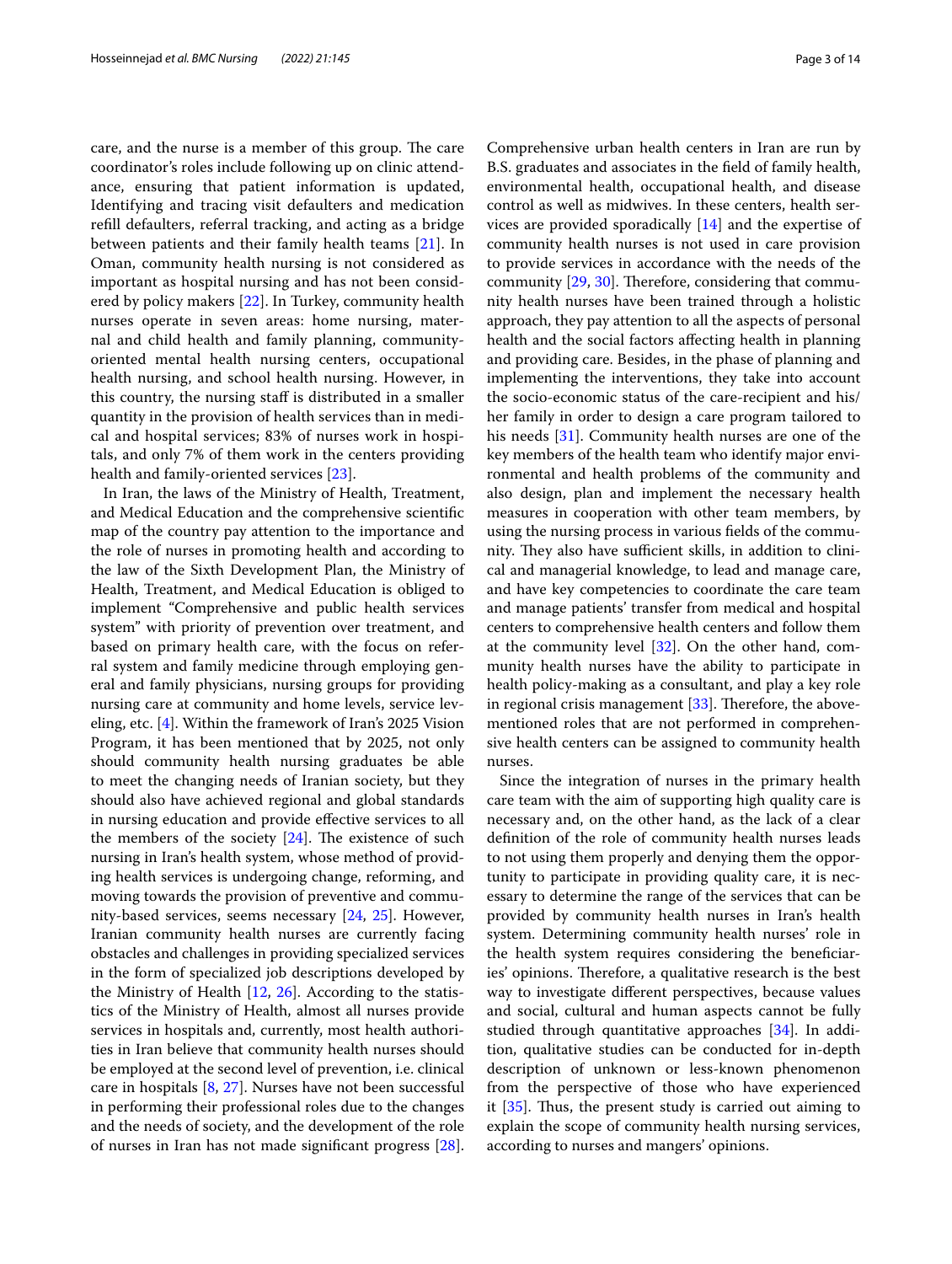# **Methods**

### **Aim**

The aim of the study was to describe the range of services which can be provided by community health nurses from the perspective of the stakeholders.

#### **Design**

In this qualitative study, the conventional content analysis approach was used. This study complied with the consolidated criteria for reporting qualitative research (COREQ) checklist [[36\]](#page-13-5).

## **Setting and participants**

The study participants included the faculty members of community health nursing, the managers and the health deputies of medical universities, the community health nurses working in health centers, and the care-seekers referring to comprehensive health centers, who were selected through purposive sampling method. The inclusion criteria were having at least 10years of work experience in an educational environment or 5years in health centers, and the willingness to participate in the study. Regarding the care-seekers, having an electronic fle in a comprehensive health center was necessary. A total of 22 participants were interviewed until the data was saturated. The research objectives were explained to the participants. Their voluntary participation and data confdentiality were ensured. After obtaining the written informed consent, the date and the place of interviews were set by the participants.

### **Data collection**

The study data were collected through in-depth, semistructured interviews from May 2020 to February 2021. After obtaining the permission to conduct the research from the Vice Chancellor of Research of Ahvaz Jundishapur University of Medical Sciences, eligible samples were selected. Due to the specifc circumstances of COVID-19 epidemic, 7 interviews were conducted via Skype or WhatsApp. The rest of the interviews were conducted face to face. To maintain the result's credibility, a test interview was performed where the questions were tested. The test interview was not included in the study. The consent forms were sent to the participants by email and they sent the flled form back before the interview. All the interviews were audio recorded with the consent of the participants. The interview questions included "Based on your experience, what is the range of the services that nurses are able to provide?", "Based on your experience, what are the service gaps in the network system, and how can nurses be used in the network system to fll these gaps? ", "As a community health nurse, which roles and responsibilities do you undertake in promoting community health and towards achieving the goals of your discipline?", "Which services would you like to be provided with in comprehensive health centers?" The interviews were then followed by exploratory questions such as "Could you give more explanation?" and "Could you give an example?". Each interview lasted between 30 and 60minutes (mean: 45min). Totally, 22 interviews were conducted. Only the frst author and the relevant participant were present at each interview. The interviews were transcribed, including notes regarding body language and tone of voice in order to facilitate the interpretation of the result.

#### **Data analysis**

Data analysis was performed simultaneously with data collection. In order to begin data analysis, the recorded interviews were listened to several times and written by the first researcher. The first and the second authors performed the analysis with the help of the other three authors. Data management was performed using MAX-QDA-v10 software, and qualitative data analysis was done based on the proposed fve-step method of Graneheim and Lundman. These steps include writing the whole interview immediately after each interview, reading the full text of the interview to get a general understanding of its content, determining the meaning units and basic codes, classifying similar primary codes in more comprehensive classes, determining the hidden content in the data and extracting the main theme [\[37](#page-13-6)]. For this purpose, the interviews were written immediately after completion. Then the transcripts of the interviews were reviewed several times for general understanding. Since qualitative research requires immersing in data, the researcher listened to the interviews several times. An abstract was then written for each interview, and the key sentences were underlined and its overt and covert contents were extracted. Then the meaning units were extracted from the sentences used by the participants in the form of initial codes  $(n = 233)$ . These codes were classifed based on semantic and conceptual similarities. It should be noted that the data reduction process took place in all the analysis units as well as the main categories and the sub-categories. An example of data analysis is reported in Table [1](#page-4-0).

### **Rigor and trustworthiness**

Lincoln & Guba's criteria were used to confrm the trustworthiness and the credibility of the study [\[38](#page-13-7)]. The credibility of the study was assessed through the researcher's continuous engagement with the research data for 10months, returning the texts of the interviews to the participants, and obtaining their approval,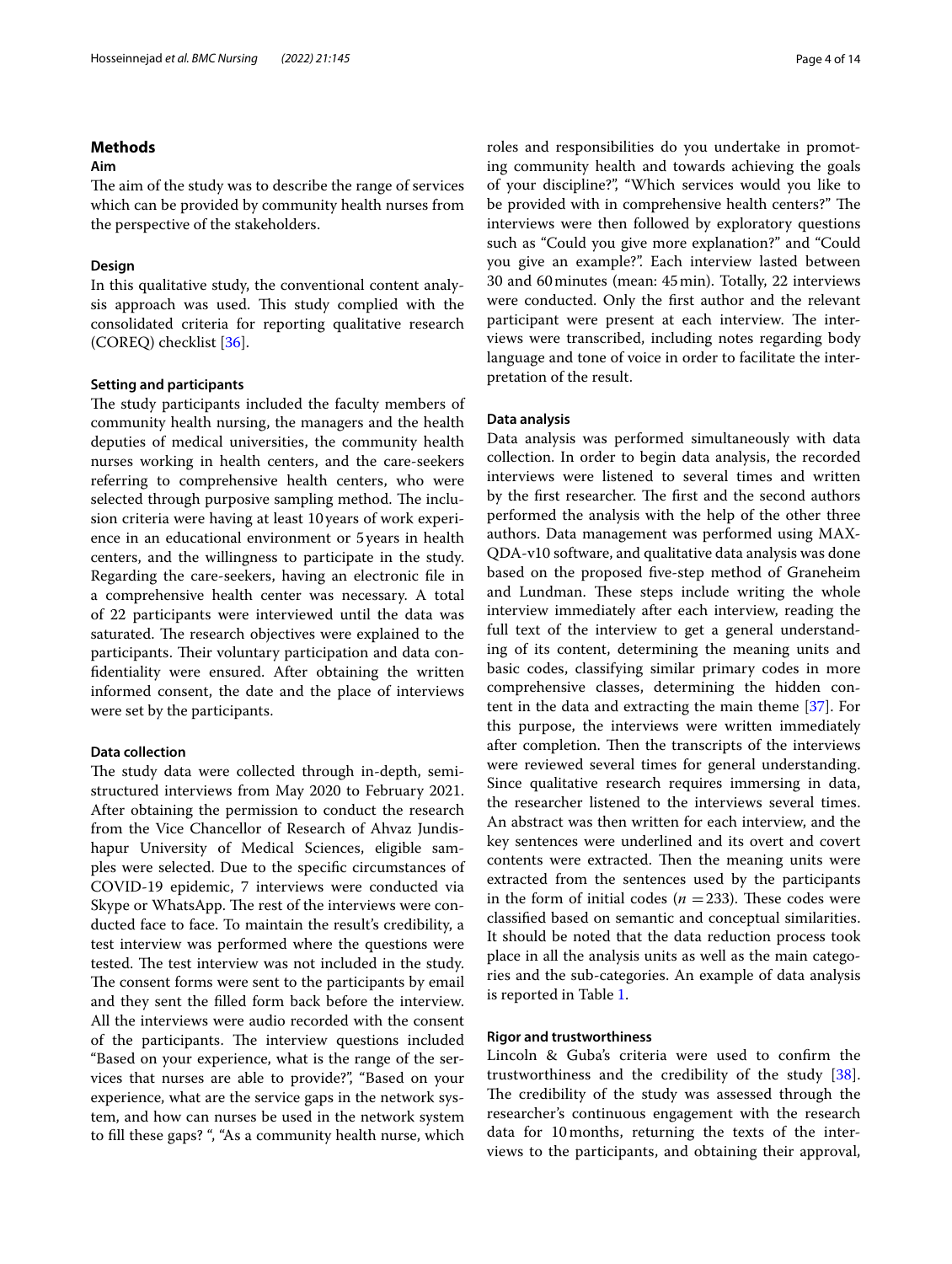| <b>Ouotation</b>                                                                                                                                                                                                                                                                                                                                                                                                                                                                                                                                                                                 | <b>Basic codes</b>                                                                                                                                  | <b>Subcategories</b>                                                                     | <b>Main categories</b>     |
|--------------------------------------------------------------------------------------------------------------------------------------------------------------------------------------------------------------------------------------------------------------------------------------------------------------------------------------------------------------------------------------------------------------------------------------------------------------------------------------------------------------------------------------------------------------------------------------------------|-----------------------------------------------------------------------------------------------------------------------------------------------------|------------------------------------------------------------------------------------------|----------------------------|
| "If I were a nursing leader, I would definitely link<br>nursing to economics. The nursing institution<br>in general and the community health nursing<br>institution in particular talents must enter this<br>discipline. In my opinion, leadership should be<br>able to create a good financial value for the<br>community health nurse. I have repeatedly said<br>that we are not a university of public adminis-<br>tration must have a good professional future<br>for the ones who enter it, and the best for the<br>production of government employees. We want<br>to train entrepreneurs." | Entrepreneurship for<br>the community health<br>nurse<br>The need to create<br>added value for nurs-<br>ing services in the<br>community            | Establishing private clinics by a community<br>health nurse                              | service provision settings |
| "A large percentage of people in the commu-<br>nity need care, training, and counseling due<br>to chronic illnesses, and a community health<br>nurse can provide them with self-care and<br>self-management training as well as necessary<br>follow-ups, in person or even virtually due to<br>COVID-19 conditions."                                                                                                                                                                                                                                                                             | Managing the compli-<br>cations of non-com-<br>municable diseases<br>Teaching self-care<br>and self-management<br>to patients and their<br>families | Providing care for the patients with non-com-<br>municable diseases and high-risk groups | service provision domains  |

<span id="page-4-0"></span>**Table 1** Detailed information about the main categories and the subcategories

and reviewing the interview texts, codes, and themes by three experts and supervisors. The dependability was achieved by combining several methods of data collection including interview, observation, and notetaking. In addition, the data was reviewed by an outside observer familiar with qualitative research. In order to achieve data confrmability, all the stages of the research, especially data collection, data analysis, and categorization, were recorded in detail in order to provide the possibility of auditing the research by the audience and the readers. Finally, the characteristics and the experiences of the participants were well described in order to achieve the criterion of transferability. In addition, the participants were also selected with maximum diversity.

### **Results**

The study was conducted on 22 participants consisting of 10 males and 12 females, in 4 groups. Finally, 8 community health nursing faculty members afliated to medical universities (mean age =  $50.50 \pm 4.72$  years), 7 health managers, and deputies from medical universities (the mean age= $51.71 \pm 9.53$ ), 4 community health nurses working in health centers (the mean age =  $39.67 \pm 4.72$  years) with a working experience of 12 to 30years (the mean value=21.8years) and 3 care-seekers visiting comprehensive health centers with a mean age of  $41.67 \pm 8.62$  years participated in the study. The codes extracted from the interviews led to the formation of two main categories: "service provision settings" and "service provision domains. The information about the main categories and the sub-categories is reported in Table [2](#page-5-0).

#### **A) Service Provision Settings**

One of the main categories is community health nursing service provision settings. Service provision settings are the settings where community health nursing services can be provided. The information regarding service provision settings is divided into 7 subcategories: "Participation in the family doctor plan", "Activities in the centers related to vulnerable groups in the community", "Establishing private community health clinics", "Leading health promotion programs in the 3rd generation hospitals", "Activities in comprehensive health centers", "Follow-ups and home visits" and "Activities in the school health unit".

#### *1. Participation in the family physician plan*

The family physician program is one of the settings mentioned by the participants as one of the community health nurses' service provision settings. Regarding family medicine, there is a requirement for a person to work along with the physician as a health care provider. Since there are no graduates called health care provider, this role has been assigned to midwifery and family health experts. Thanks to the expertise, abilities, and skills of community health nurses in working with people at the community compared to an expert, they can fulfl this role.

*"In the family physician program, either, they have not considered a role for the nurse, because they use midwives as multipurpose manpower, which means that they believe midwives can do several things at the same time (child and mother care, and family planning). However, no position has been created for nurses, and they did not*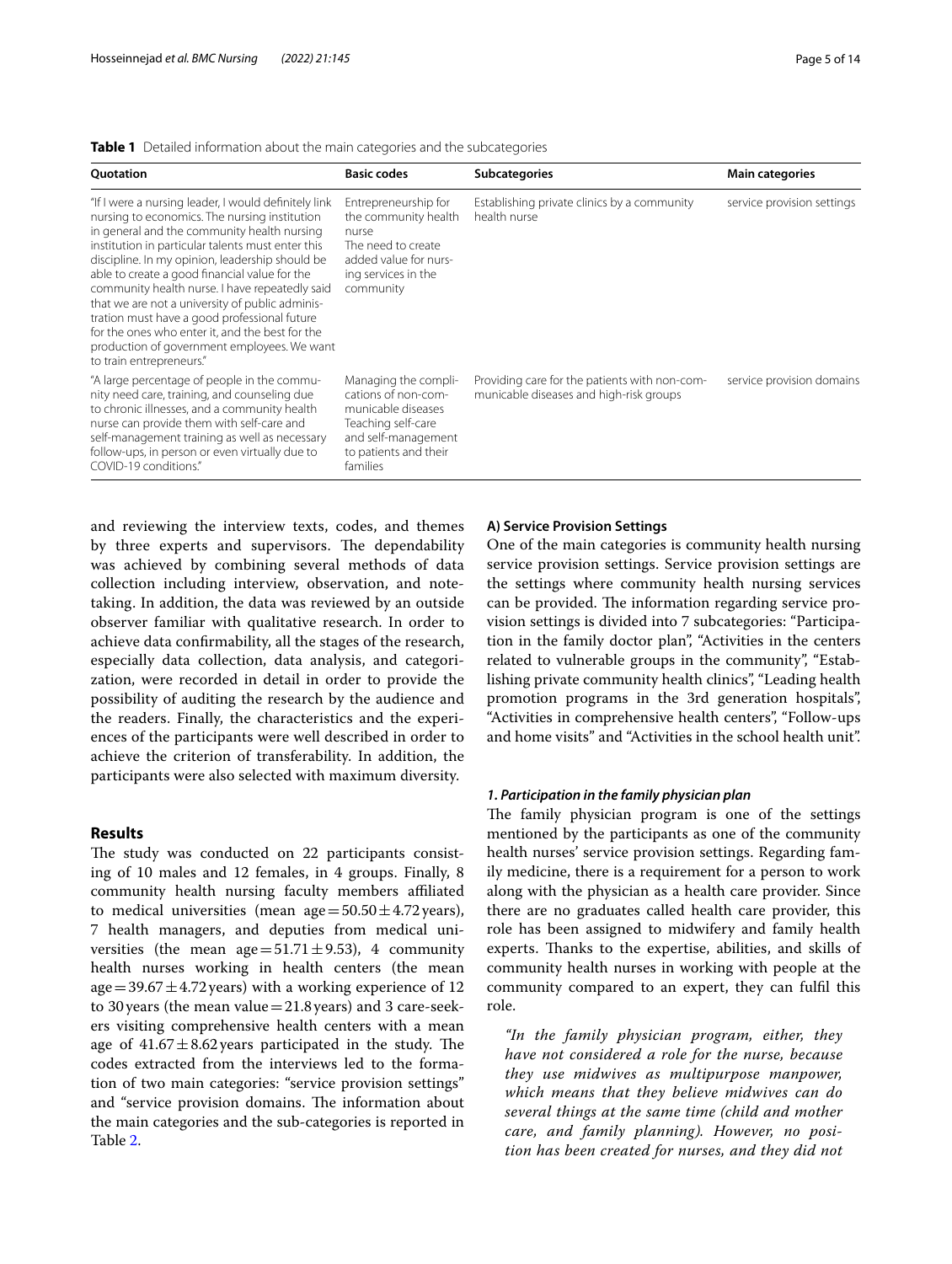<span id="page-5-0"></span>**Table 2** The main categories and the sub-categories extracted through conventional content analysis of interviews

| <b>Main categories</b>     | <b>Subcategories</b>                                                                   |
|----------------------------|----------------------------------------------------------------------------------------|
| Service provision settings | Participation in the family physician plan                                             |
|                            | Activities in the centers for vulnerable groups of the community                       |
|                            | Establishing private community health clinics                                          |
|                            | Leading health promotion programs in the 3rd generation hospitals                      |
|                            | Activities in comprehensive health centers                                             |
|                            | Follow-ups and home visits                                                             |
|                            | Activities in school health units                                                      |
| Service provision domains  | Participation in health planning, decision making, and policy making                   |
|                            | Health system research                                                                 |
|                            | Health Promotion                                                                       |
|                            | Monitoring and coordination                                                            |
|                            | Providing care for the patients with non-communicable diseases<br>and high-risk groups |
|                            | Elderly care                                                                           |

*take them into account, and the health care assistants of family physicians who are supposed to be nurses are replaced by midwives and the health care experts holding associate degrees. I attended one of their meetings and told the then-president of the university that we have a discipline called community health nursing, which is known in the world. Let's enhance this discipline and include community health nurses in the family doctor plan," one of the faculty members of community health nursing said on the matter.*

# *2. Activities at the centers for vulnerable groups of the community*

The participants referred to the skills of community health nurses to work and provide care for care seekers in the police force, prisons, care centers for the intellectually disabled, day care and permanent care centers for the elderly, the educational system, counseling centers for behavioral disorders, cooperation with the Welfare Organization and Imam Khomeini Relief Foundation.

*"The Welfare Organization, the Ministry of Education, and the police force also work with groups that are part of our vulnerable community. They deal with all kinds of care-seekers, nursing homes, the disabled, incarcerated care-seekers and their families, and students, but they do not look at this issue from the perspective of community health. Such centers are among the best places for community health nurses to work." Said a provincial health deputy stated in this regard.*

# *3. Establishment of private community health clinics*

The participants emphasized the need to give community health nurses the freedom to operate in the private sector through establishing clinics and community health complexes. They stated that for this purpose, the job description of community health nurses should be determined in the centers and tarifs should be set for their services. Then licenses should be given to community health nurses who have acquired professional qualifcations.

*"Apart from the network, we must activate nursing agents, i.e. nursing homes and community health nursing specialty clinics, in the treatment system. Since the health network system is governmental, it is the government's responsibility to provide it to the public for free, but all governments need to assign the additional services to the private centers to create a healthy competition, or in order for people to be able to receive services privately as well," one of the faculty members of community health nursing stated in this regard, "In the system of nursing service provision, these services should be provided through home-based or communitybased nursing care centers. Currently, we only have nursing counseling and home-based care centers that only have to do with treatment and do not have any special intervention in the feld of health promotion, prevention, and education. But if nurses can have community health clinics in the community, which are directed by community health nurses, especially for non-communicable diseases, as the cost of nurses' services is defnitely diferent from that of a specialist, people can refer to such clinics at a lower cost."*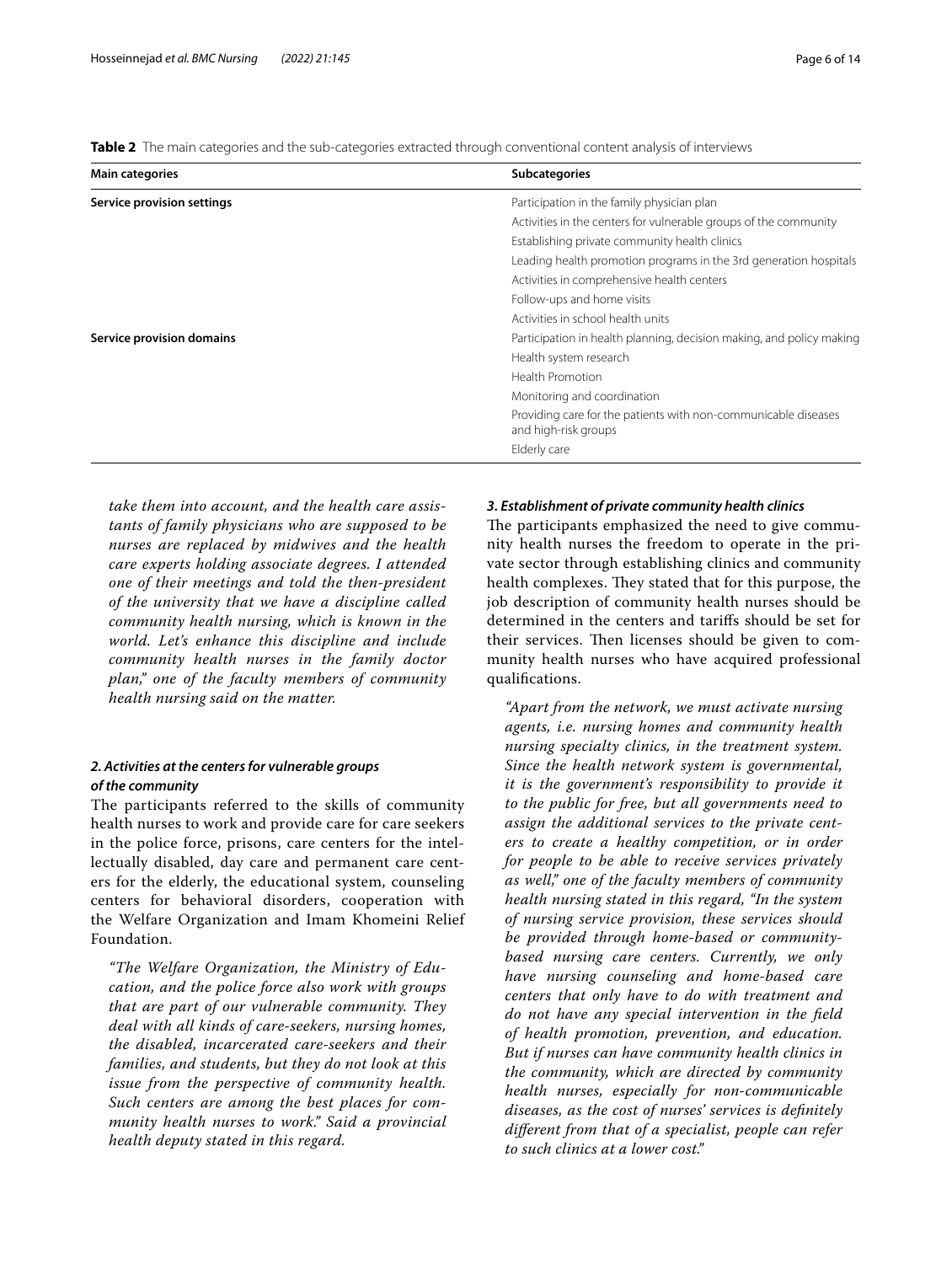# *4. Leading a health promotion program in the 3rd generation hospitals*

The participants emphasized community health nurses' ability to lead the health promotion programs of the 3rd generation hospitals.

*"Tird-generation hospitals look at the health of the region in which they are located. If they see, for example, that most of their clients are diabetics who are being amputated, they design and implement programs in order to prevent diabetic foot. Basically, we should have this program in health care. Hospitals identify the needs of their regions and take measures towards the health of the region in order to reduce the burden of their referrals and to receive patients in better conditions. Therefore, in my opinion, community health nurses can happen to have a very important role in coordinating and directing health programs in these hospitals. Since community health nurses also have the knowledge of epidemiology, they analyze the community and its information, and design the necessary intervention." Now, the important issue in hospitals is the promotion of hospital health, the 3rd generation hospitals pay attention to the health of the people in the region where they are located. In these hospitals, not only are they responsible for treatment, but it is also important to promote the health and prevent diseases in the people who are under their coverage. These hospitals are an area of activity for community health nursing. The World Health Organization also has a unit called Health Promoting Hospitals, which started operating in 2006 and have international networks which can be connected through the activities of community health nurses," an executive health deputy of one of the provinces said in this regard. (Female, Community Health Nursing faculty member, 28years of work experience).*

### *5. Activities in comprehensive health centers*

All the study participants believed that one of the important settings of community health nurses' activity are comprehensive urban and rural health centers. According to the participants, community health nurses along with the center's physician can work as communityoriented nurses and communicate well with people. The community health nurse must be present in the heart of the community and work with people and for people. The nurse who is in the hospital works in a completely closed environment and has no contact with people, but the nurse who works as a health care provider is in daily contact with people.

*"With the capabilities defned for a community nurse, they can be located in rural and urban health centers, whether in the public or the private sector, and given that there already are some forces in these centers, we can add community nurses, or, in some places, they can replace the existing forces, for example, midwives can be transferred to the reproductive health feld, and the community nurse can replace them in that unit," said one of the health policy makers of the Deputy of Health on the matter.*

# *6. Follow‑ups and home visits*

Most of the participants stated that one of the community health nurses' settings of service is following up the patients at the community level and perform home visits. Currently, the health system does not perform special interventions for the patients discharged from the hospital, while the patient and his/her family usually have a lot of questions regarding care after discharge. Moreover, due to the high number of accidents in the country, there are many people with spinal problems who need to be given care at home. On the other hand, there is a need for regular follow-ups and trainings in chronic diseases. Besides, COVID- 19 disease showed the need to provide care and follow-ups to the patients with mild to moderate levels of the disease in the community. The participants believed that since community health nurses have learned the theory of home visiting, they can interact with the community and the family, perform home visits, write nursing diagnoses, and perform necessary interventions for them. In the current situation, due to COVID-19 pandemic, community health nurses can perform training and follow-ups through home visiting virtual networks, i.e. They can design a system for people to ask their questions and receive the answers without the need for in person referrals.

*"The most important principle the absence of which is felt in our centers is the discussion of the followups that need to be done, especially in the case of chronic diseases, cancers, and the elderly. On the one hand, the workload of health care providers is high, on the other hand, they do not specialize in some aspects of this care, but if we have one person to do these follow-ups professionally in each region according to the population, it will solve our problem as well," said a provincial health deputy in this regard.*

*"At my own level, I did what I could, even though we did not have a law to support home visit. During my 28 years of work, I performed more than 100 home visits, which were helpful (for patients with*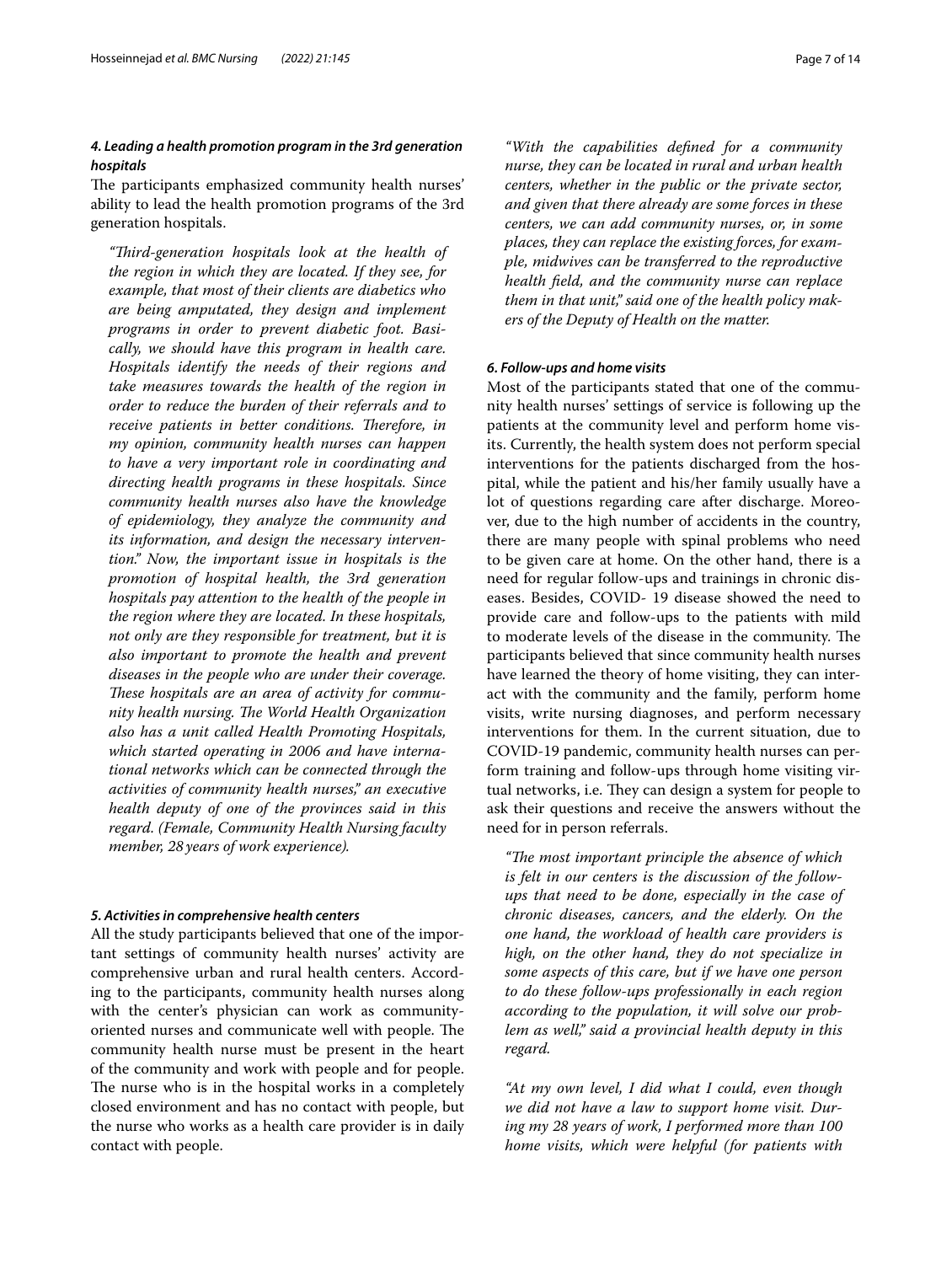*high blood pressure, diabetes, tuberculosis, disabled children, etc.) But it was all informal, based on relationships. I mean I could not refer these people to the hospital, for example, Imam Hossein Hospital, with a note issued by the health center. My students themselves contacted the students who were in the hospital and made an appointment to refer the family. While the right way of doing it is through the network system." (Female, Community Health Nursing faculty member, 28years of work experience).*

#### *7. Activities in school health units*

One of the community health nurses' service settings pointed out by the participants was working in school health units.

*"One of the settings that we easily have access to for the activities of community health nurses is schools, which do not need either special infrastructure or physical resources, because community health nurses have the necessary knowledge and skills to promote health and prevention at diferent levels and can provide the required health services to the three groups of students, instructors, and parents," one of the faculty members of community health nursing stated in this regard.*

#### **B) Service Provision Domains**

The study participants pointed to the service provision felds that can be defned for the community health nurse, which do not overlap with the roles of other health care providers. This category has 6 sub-categories including *participation in health planning, decision-making, and policymaking*, *research on the health system*, *health promotion*, monitoring and coordination, *providing care for the patients with non-communicable diseases and high-risk groups*, and *eldercare*.

# *1. Participation in health planning, decision making, and policymaking*

In this study, the participants stated that one of the service provision domains that can be assigned to community health nurses in comprehensive health centers and bases is the identifcation of the health needs of the people in the region, and planning and decision-making for diferent groups of people (schools, families, etc.) in that region.

*"If we want to improve the position of nurses in community health, they should be entrusted with policy making and planning in the regional health care, which is sometimes known as family medicine. Then we tell the community health nurse that he/she is* 

*responsible for a population of, let's say, 4,000 people, that we leave them to him/her with all their sexual, age-related, and social class characteristics, and that he/she should have a plan for them. A competition must be created. For example, how much have the indicators improved in the region for which Ms. x is responsible compared to another area. Therefore, I think that if we want to guarantee the health of our community, this guarantee of health services must be entrusted to competent people at all levels, and the best person who has this competence is the community health nurse," one of the faculty members of community health nursing said in this regard.*

## *2. Health system research*

One of the felds considered for community health nurses is research. They should cooperate and participate in conducting and developing health-based and populationbased research in the health system, and use the research results to develop and improve the quality of health services. The participants mentioned this issue, too. In this regard, one of the faculty members of community health nursing mentioned:

*"Considering that the community health nurse has learned to be a good observer and has passed a research methodology course, too, he/she can fnd some health issues through detailed observation in the comprehensive health centers, work on them using the research methods that he/she knows, and report the results to higher level authorities. A health care provider does not do this job because he/ she doesn't have such a point of view at all. A health care provider just wants to do his/her job in the center and leave. That's all. In other words, research tasks can be defned for community health nurses so that they will become sensitive to community health issues."*

## *3. Health promotion*

From participants' perspective, one of the service provision domains of community health nursing is health promotion and prevention services.

*"In my opinion, if we increase the level of education at the community, i.e. if community health nurses work in the feld of health promotion, they can afect the level of education among all groups of people at the community. This itself is a first-level prevention and will reduce the care burden of hospitals," one of the community health nursing faculty members stated in this regard.*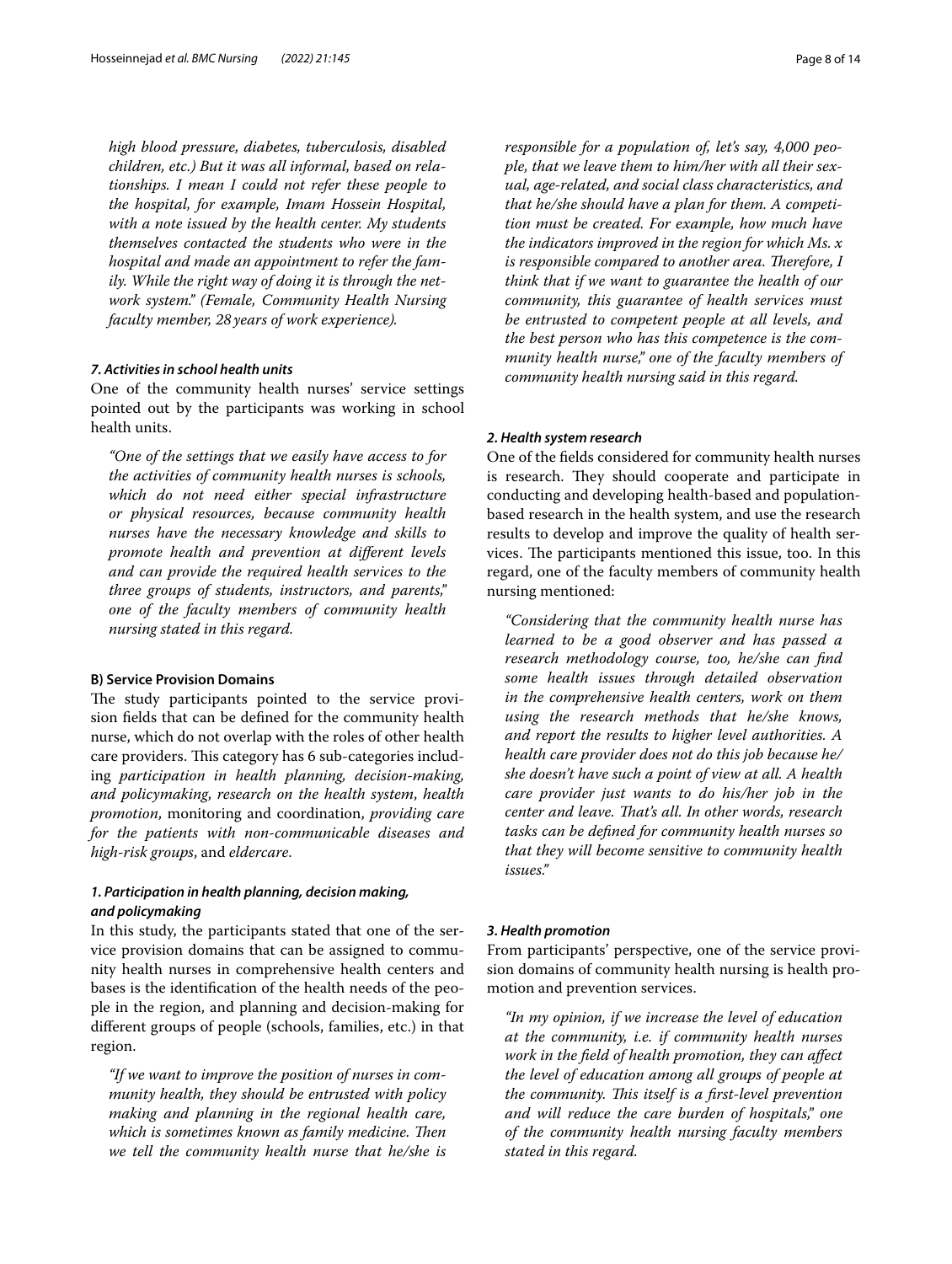#### *4. Monitoring and coordination*

In team work, community health nurses play a good role in monitoring and making coordination. Participants believed that community health nurses could take responsibility for comprehensive health centers and facilities and monitor the performance of other executive forces, including health care providers and behvarzes (rural health care workers).

*"I think a good observer is someone who knows the whole processes and the programs, and is scientifcally one level higher than health care, someone who is at least a master's graduate, knows diseases and their physiopathology, knows epidemiology. This person can evaluate the performance of staff such as health care workers and bahvarzes according to the protocols communicated by the County's health center, is able to give feedback and intervene to improve their performance. I think that a community health nurse can help in this regard because working with the community is very important and a nurse is able to do so," said the director of communicable diseases department of a provincial health deputy.*

# *5. Care provision for patients with non‑communicable diseases and high‑risk groups*

One of the domains of community health nursing services that participants focus on was the care provision and follow-up of patients with non-communicable diseases.

*"Based on my experience in this unit, I think that for non-communicable diseases, which especially now account for 76% of the disease burden, that we want to consider individual care and interventions, we may not be able to achieve control and prevention goals very soon. To achieve this, we must have a socialist approach in order to be able to control these diseases, because many of the risk factors for diseases are factors that are not directly under the control of the Ministry of Health, in other words, they are social determinants. Let's plan carefully. In my opinion, we now have individual-level care by health workers, but in order for our approach to non-communicable diseases to be community-oriented, we need a series of capable people at a higher level, such as community health nurses who are stationed in comprehensive health centers," said the director of non-communicable disease department of the health deputy of one of the provinces.*

#### *6. Elderly care*

Our society is moving towards aging, specifcally by 2035, the number of elderly people will increase to a great extent, but comprehensive services to this group have been neglected. Therefore, one of the priorities is the health of the elderly. Community health nurses can provide them with comprehensive services in the feld of prevention and eldercare thanks to their knowledge of diferent groups, including the elderly. In this regard, one of the care-seekers visiting the Comprehensive Health Center stated, "The health experts in these centers cannot give me good advice about the drugs I take. I even once asked them about how to inject my insulin and its side effects. They had no idea. They only measure my blood pressure and weight, which I can do at home by myself using gauges. Maybe if there were a nurse in this health center, like when I am hospitalized, before being discharged, he/she could give me better explanation about my medication."

# **Discussion**

The scope of services, the definition of the role, and the description of the duties of community health nurses are somewhat diferent in diferent communities. Factors such as the laws governing the community health system, the structure of the health system, the needs of communities and the needs of care-seekers afect the description of community health nurses' duties [[39](#page-13-8)]. In other words, the scope of services provided by community health nurses in a country is usually dependent on the culture of the community and the range of services provided in the health system  $[40, 41]$  $[40, 41]$  $[40, 41]$  $[40, 41]$ . This study was designed due to the need of Iran to provide services by nurses specializing in community health and in order to explain the scope of these nurses' services from the perspective of the stakeholders. The results of this study led to the identification of two main categories: "service delivery settings" and "service delivery domains".

The findings showed that the settings in which community health nurses can provide their services include "Participation in the family physician plan", "Activities in the centers related to vulnerable groups in the community", "Establishing private community health clinics" Leading health promotion programs in the 3rd generation hospitals", "Activities in comprehensive health centers"," Follow-ups and home visits ", and" Activities in school health units".

In the present study, participation in the family physician plan was mentioned as one of the important settings of community health nurses' activities. Askari's study points to the importance of the presence of nurses in the family physician team, but the role of nurses in the family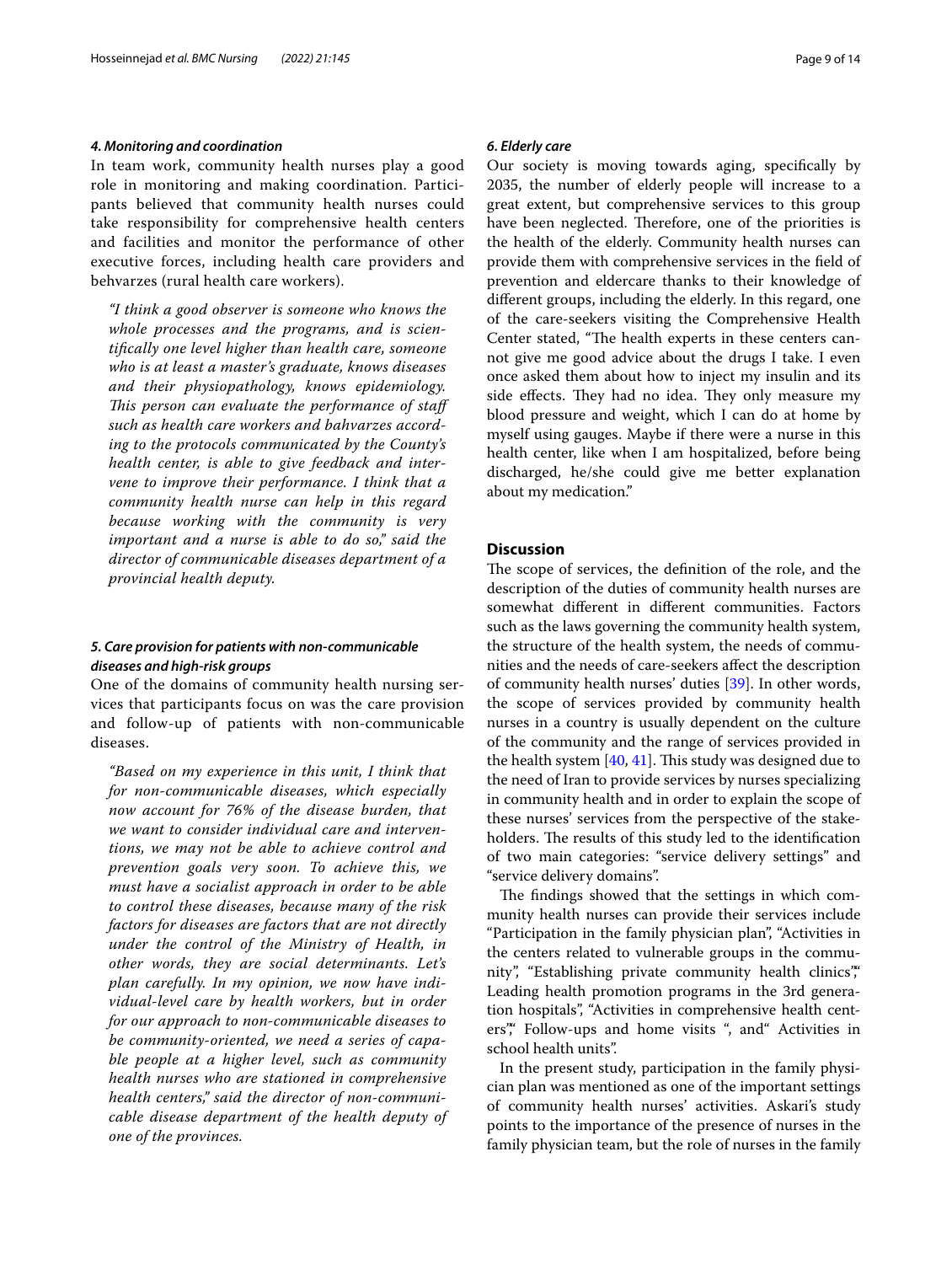physician team is not precisely defned. Besides, in the executive instructions of this project, the term "a nurse or a midwife" has been used to defne the role and the position [[42\]](#page-13-11). Although the family physician project has been started in Iran, it is not enough, and both the government and the people will need to pay its costs. A community health nurse can be a complementary project to that of the family physician and even make up for its defciencies. However, in the frst step, the role of the community health nurse in the structure of health care systems must be defined. This can help the government in perceiving the goal of "health for all". As the presence of nurses in blood pressure screening in 2012 confrms this [\[43](#page-13-12)].

The participants mentioned "working with vulnerable groups in the community" as one of the settings of community health nurses' activities is. In this regard, a study conducted by the World Health Organization has pointed out community health nurses' ability to deal with the care-seekers who belong to vulnerable groups, such as single-parent families, the families with drug-abusing fathers, the families with a member sufering from AIDS, and the families with a child who has become disabled following a car accident [\[9\]](#page-12-7). In his study, Ahmadi has mentioned that it is necessary for the health care provider system to adapt to the needs of single-parent families (widowed women who are heads of the family) in order to monitor these women's health and improve their quality of life. He has also referred to the necessity of defning community health nurses in the health system, as they are able to provide health and support services in accordance with the needs of this group [[44](#page-13-13)].

A study examining the involvement of community health nurses in primary health care in the UK found that this country possesses one of the models of community health nurse activities, in which nurses work independently in clinics and are responsible for managing the clinic and providing care, training, and counseling, and even have the competence for drug administration [\[45](#page-13-14)]. In another study, Maier examined the transfer of duties from physicians to nurses in primary health care in 39 countries, and pointed out the transfer of duties to nurses in more than two-thirds of these countries. She also found that in 11 countries under study, the job of visiting patients has also been assigned to nurses. She states that since most countries invest in the training of specialist nurses, employing them requires the creation of a flexible health structure and the provision of resources [\[46](#page-13-15)]. In this study, too, the participants stated that community health nurses should be entrepreneurs in order to have activities besides governmental sector and centers, and must establish private community health clinics with the aim of providing health promotion, prevention at various levels, and counseling services. In his study, Shirjang considers ignoring private sector in the structure of primary health care as one of the challenges of primary health care and pointed out the need to design an appropriate outsourcing model in order to use the capacity of the private sector in providing primary health care services [\[29](#page-12-26)].

The goal of health-promoting hospitals is to transform a hospital from a mere place of diagnosis and treatment to a place of disease prevention and health-promotion for patients, staff, clients, and all the members of society. The mission of this type of hospital is to change the "treatment-oriented attitude" to "health-oriented attitude" [[47\]](#page-13-16). In our country, the role of prevention is almost exclusively the responsibility of environmental levels in the health network system, and medical centers play the same traditional roles of diagnosis and treatment, and there is no specifc program to promote health in hospitals. That is why it is necessary to define new health promotion services for hospitals  $[48]$  $[48]$ . Therefore, considering the important role of community health nurses in health promotion, they can play a signifcant role in hospital health promotion services [[49\]](#page-13-18). In the present study, the participants mentioned that one of the important settings of community health nurses' activities is the hospital, with the aim of turning hospitals into health promotion hospitals.

One of the designated positions in the curriculum syllabus of Community Health Master's program is health centers. All the study participants also believed that one of the settings of community health nurses' activities is comprehensive health centers. A study aimed at strengthening health systems through nursing in 14 European countries found that there are health centers in Sweden and Finland where community health nurses are the frst to be in contact with care-seekers. In these countries, primary health care is provided by community health nurses, and they provide a wide range of services in the medical, health, and social domains in the form of health promotion, prevention, diagnosis, screening, treatment, palliative, and rehabilitation activities for people [[11](#page-12-8)].

In the present study, following up patients in the community and home visits have been mentioned as one of the important settings of community health nurse activities, with the aim of better management and control of diseases and reducing treatment costs. In this regard, the study of Landers, which examined the future of home health care, highlighted the importance of the role of following up and home care by the nurse in improving the patient's experience of care (improving the quality of care and patient satisfaction), promoting community health, and reducing costs [[50\]](#page-13-19). In addition, in a study, Konlan showed that one of the main activities of a community health nurses in Ghana is home visiting. Ghana's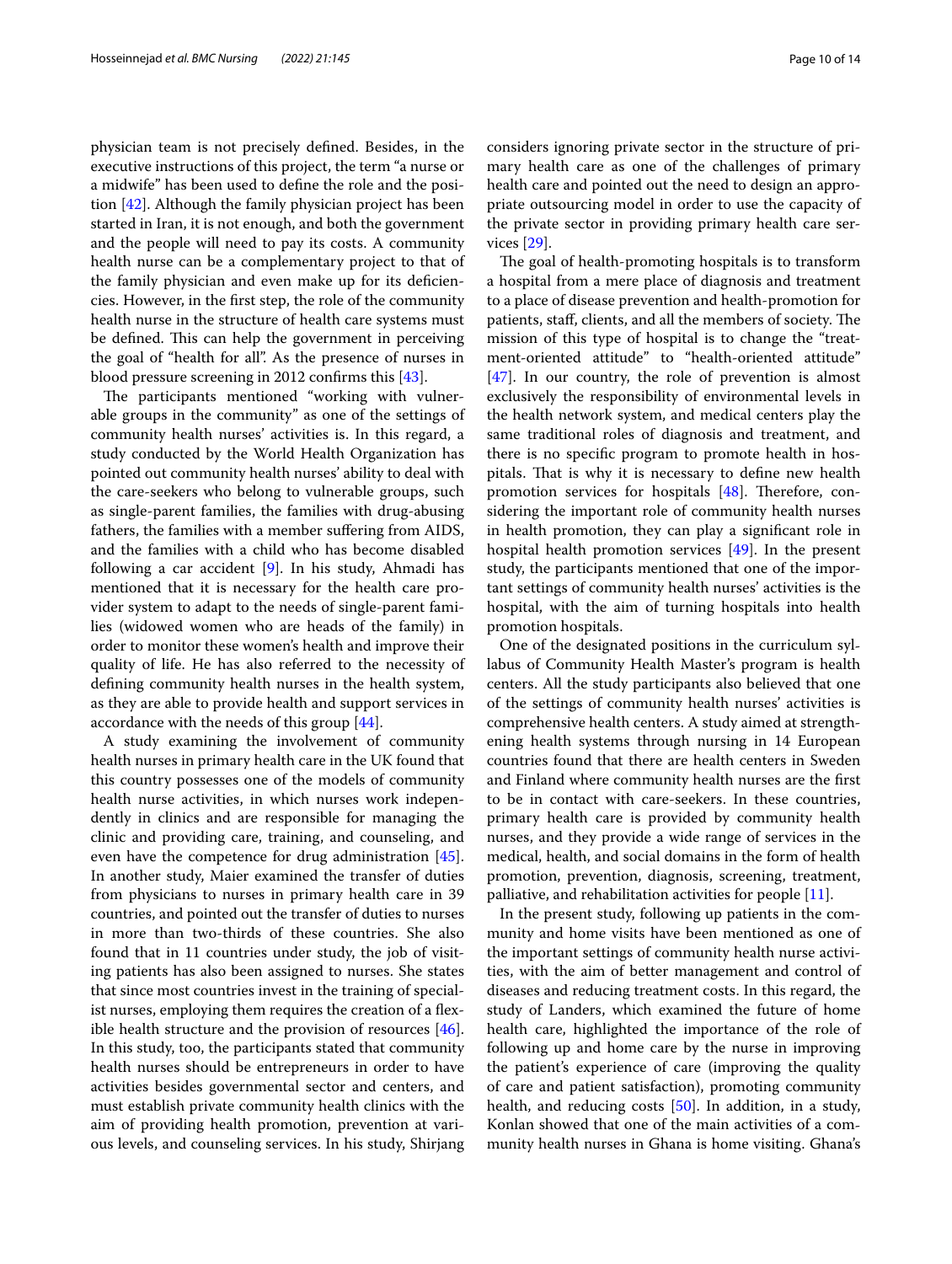health system supports basic community health interventions through home visits and addresses the gaps in community knowledge and practice (such as the reproductive behavior, women and children's nutrition, early diagnosis, disease prevention, and patient management at home  $[51]$ . The study of Barrett also showed that one of the most important settings of community health care nurses' activities is the home environment, because the care-seeker has more power, control, and infuence there; therefore, they will participate more in their training and care programs. In addition, other family members who are involved in decision-making regarding training and care programs will be present through home visits [\[52](#page-13-21)]. In Norway, too, community health nurses specifcally provide health and care services to the mothers who have recently given birth and their infants, and the elderly in the region through the home visit program. The outcome of such programs is early discharge from the hospital, the reduction of hospital workload, and the empowerment of care-seekers in self-care [\[53](#page-13-22)]. In a review study, Karlsson pointed out the impact of home visit programs on reducing unnecessary emergency visits by the elderly and the development of elderly self-care [\[54](#page-13-23)].

The health of children and adolescents is multidimensional and requires the cooperation of various professions, including community health nurses. In today's health system, it is very important to pay attention to cost-efectiveness. Employing community health nurses to provide school health services is recognized as an efective strategy in reducing health system costs [\[55](#page-13-24)]. In the present study, one of the settings of community health nurses' activities is the school health unit. Community health nurses play a signifcant role in coordinating and providing public health interventions for school children. The study of Hoekstra also noted the diverse roles of nurses at schools. One of the most important roles of nurses at schools is providing health education and counseling. Two groups of important interventions that can be provided by community health nurses at schools are reducing high-risk behaviors and promoting self-care [[56\]](#page-13-25).

The findings showed that the domains of service delivery which can be taken on by community health nurses include "participation in health planning, decision making, and policy making", "health system research", "Health promotion", "Monitoring and coordination", "Providing care for the patients with non-communicable diseases and high-risk groups", and "Eldercare".

According to the Community Health Nurses of Canada, community health nurses should use decision-making strategies such as the nursing process, which combines judgment, practice, responsibility, and accountability. Community health nurses identify the needs of the region, plan, and make the necessary policies to meet the needs, and implement and evaluate those policies with the participation of other health care providers and other law enforcement agents in the region [\[33\]](#page-13-2). In the present study, the participants considered planning, decisionmaking, and health policy-making as one of the domains of providing community health care services. They believe that most of the physicians who direct the centers do not have any knowledge of the community covered and their health needs for decision-making and policymaking, since most of them are passing their compulsory medical service program. Besides, in some centers, where a midwifery or health expert is in charge of the base or the center, unfortunately, they do not have comprehensive scientifc information regarding health policy making and planning. The study of Shirjang also showed that physicians working in health centers only do the treatment job and do not have the ability to play a role in prevention and care programs [\[29](#page-12-26)] because their university education is not in line with the new needs of the society and PHC [[30](#page-12-27)].

The participants believed that community health nurses in comprehensive health centers should conduct research based on the problems in the region and use the results of their research for evidence-based decision making. According to the Community Health Nurses of Canada, community health nurses identify and support the research on key community health issues and approaches, and participate in research projects. If possible, they use collaborative research methods to involve community members in planning or conducting research, and share research date and evaluation information with colleagues, instructors, nursing students, other professionals, and the general public [\[33\]](#page-13-2). In a study, Barthow showed that there is a lot of evidence to support the research nurse in the hospital and the clinical environment, while the role of the research nurse in communitybased research is less known [[57\]](#page-13-26).

Nurses have a unique position to work in the feld of health promotion. Nurses' actions in this feld include disease prevention and health education, which are done with the participation of other health team members  $[58]$  $[58]$ . This is especially the case for community health nurses who work in community-based settings, prisons, schools, health-promoting hospitals, and planning and management situations where there is ample opportunity for health promotion [\[49\]](#page-13-18). In the present study, health promotion was mentioned as one of community health nurses' service provision domains. The World Health Organization also considers health promotion as one of the main interventions of community health nurses in the primary health care system [[9\]](#page-12-7). All around the world, the focus of the health system has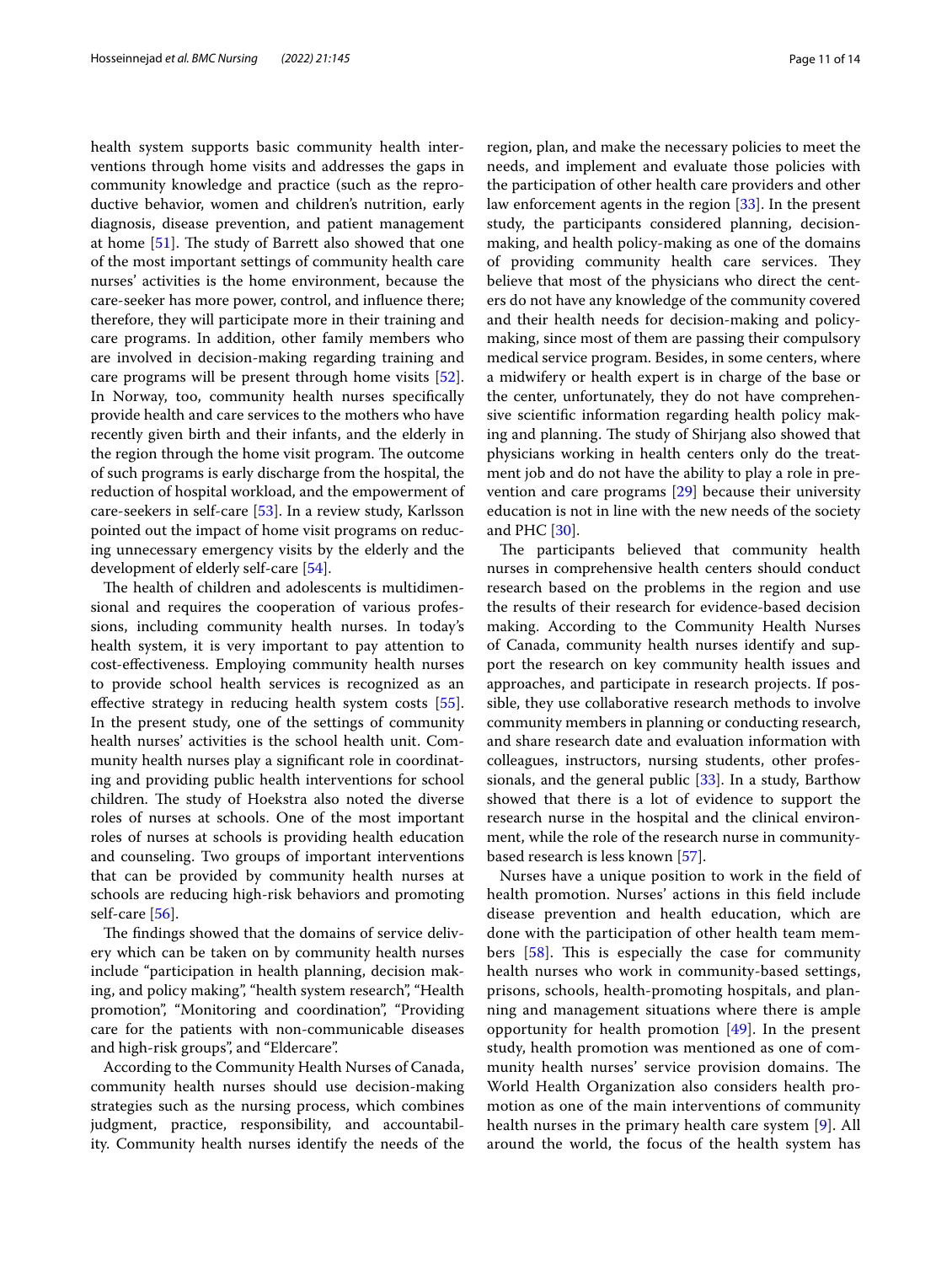shifted from patient-centeredness to providing health promotion services [[59\]](#page-13-28).

According to the participants, one of the domains of service provision that can be assigned to community health nurses in health bases and comprehensive health centers is monitoring other health care providers and coordinating activities, which do not overlap with the roles of other health care providers. In the study of Swanson, coordinating care among health team members was mentioned as one of the key roles of the nurse in primary health care [\[59](#page-13-28)]. According to the World Health Organization, community health nurses actively monitor the health activities and processes in the region and provide decision makers and community members with monitoring data in an understandable form. Community health nurses use intermediary skills to facilitate inter-organizational and intra-departmental collaboration. They also use cooperation and participation towards promoting and protecting health [[9\]](#page-12-7).

Due to the increase in the number of the patients with chronic diseases and the need for counseling, primary health care, and proper follow-up, it is necessary to use the capabilities of nurses in the community. In a study, Yousefi also pointed out the importance of nursing counseling in better management of the patients with chronic diseases, cost-efective care, improving health care outcomes, and promoting the health of the patients with chronic diseases  $[60]$  $[60]$ . The participants in the present study also pointed out the management of noncommunicable diseases as one of the important duties of the community health nurses. The results of Crespo model in the management of chronic diseases are also in line with this study. The outcomes of using this model for the patients with diabetes include disease management through controlling the blood sugar level and reducing HbA1C in a short time, coordination between different types of care, patient satisfaction, and reducing costs [\[61\]](#page-13-30). In a systematic review study, Norful showed that in the United States, Australia, Canada, New Zealand, Spain, and South Africa, nurses play a major role in the management of chronic patients. Blood pressure and diabetes were two common chronic diseases, and the nurses were responsible for evaluating, controlling, and following up these patients [\[62](#page-13-31)]. Karlsson's study showed that the clients with chronic illnesses were satisfed with nursing counseling. The clients were less inclined to visit a doctor frequently, for they needed to spend more time and money [[54](#page-13-23)].

Eldercare was mentioned as one of the domains of community health nurses' service delivery in the present study. The participants believed that nurses, compared to other health care providers, had the necessary scientifc and practical competence to instruct, counsel, and provide care for the elderly in comprehensive health centers. In Sweden, nurses act as health gatekeepers to promote health and prevent diseases and play a key role in providing care to the elderly [[63\]](#page-13-32). In a study, Kabayama also pointed out the importance of community health nurses in providing long-term services to the elderly in care centers. In addition, in order to have a healthy elderly community, the demand for health promotion services provided by community health nurses is increasing [\[19\]](#page-12-16).

### **Limitations**

The COVID-19 pandemic has made it difficult for faceto-face interviews, due to the long distance between the researchers and some professors, specialists, and experts in the field of health in the country. This restriction was largely removed with the professors' cooperation, through conducting some interviews on Skype and WhatsApp.

### **Conclusions**

Based on the results of this study, important services that can be provided by community health nurses include health promotion, the management of chronic patients and the elderly, follow-ups, and home visits. Due to the fact that non-communicable diseases impose additional fnancial burden on individuals and the government, it is recommended that health policy makers, in their macroplanning, consider the services provided by the community health nurse, which do not overlap with the duties of other health care workers in the network system. In addition, it is recommended that, in order to provide primary health care in comprehensive health centers, health policy makers use inter-professional care models, integrating the community health nurse into the care team. Determining the range of national services providable by community health nurses may help transform the health system by improving the performance of the health care team, supporting inter-professional performance, and maximizing the scope of nursing services.

#### **Abbreviations**

PHC: Primary Health Care; COREQ: Consolidated criteria for reporting qualitative research.

#### **Acknowledgments**

This article is part of the doctoral dissertation by the corresponding author (SJ), which is fnancially supported by Ahvaz Jundishapur University of Medical Sciences (NCRCCD-9837). The authors express their gratitude to the Chronic Patients Nursing Care Research Center, the community health nursing faculty members, the health managers and deputies of the country's medical universities, and the other.

#### **Authors' contributions**

Research conception and design: AH, SJ, MR. Interview with participants and writing: AH. Analysis and interpretation of data: AH, MR, SJ, NE, and Sh M.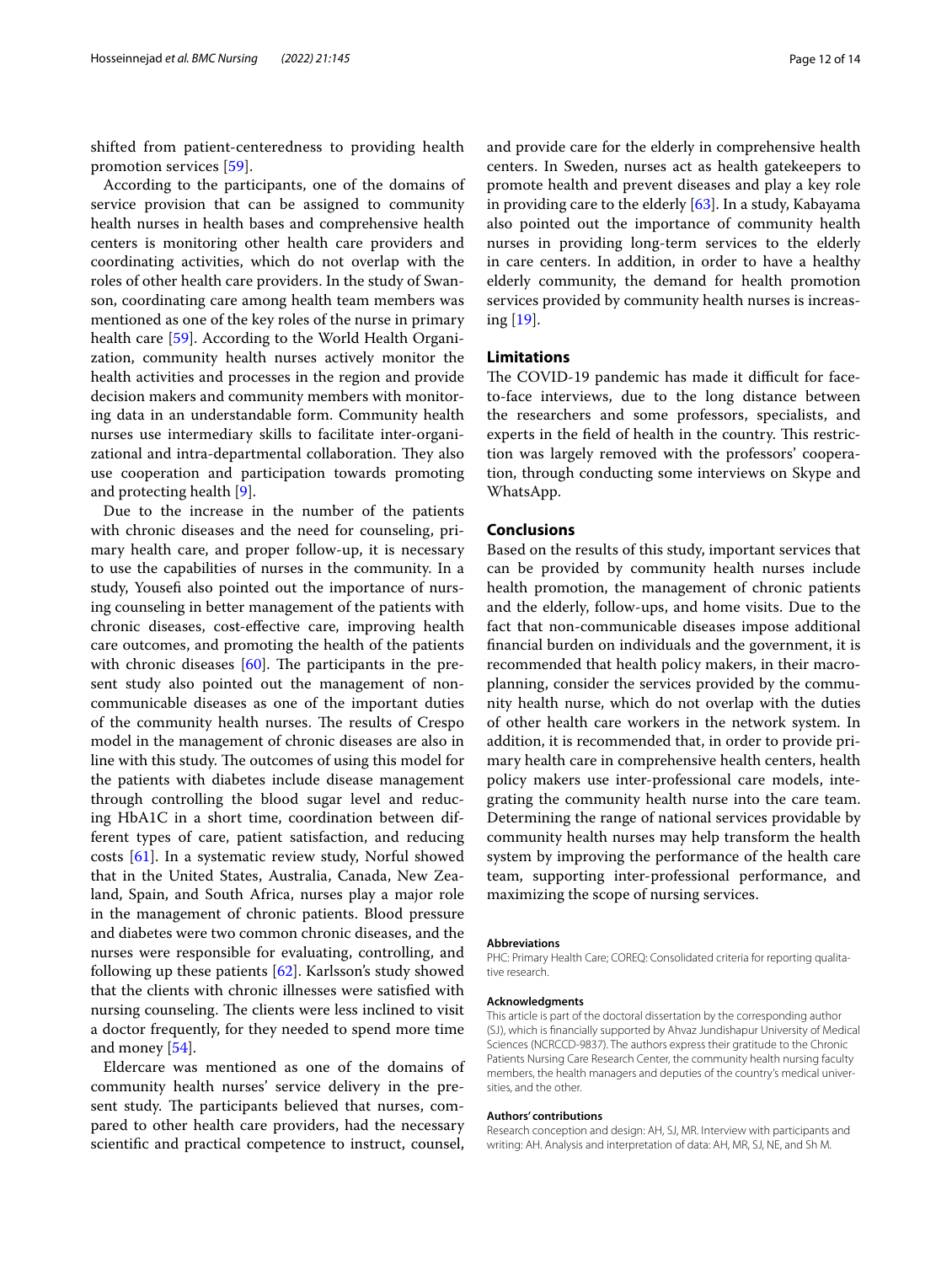Drafting of the manuscript: AH.review and editing: MR, SJ.NE, and Sh M. All authors contributed to the article and approved the submitted version.

#### **Funding**

This article was extracted from a PhD. dissertation in nursing which was fnancially supported by the Research Deputy of Ahvaz Jundishapur University of Medical Sciences. The funder had no role in the design of the study, nor in the collection, analysis, and interpretation of the data and in writing the manuscript.

#### **Availability of data and materials**

The datasets used and/or analyzed during the current study are available from the corresponding author on request.

#### **Declarations**

#### **Ethics approval and consent to participate**

This study was conducted in accordance with the principles of the Declaration of Helsinki [[64](#page-13-33)] and has been approved by the Ethics Committee of Ahvaz Jundishapur University (IR.AJUMS.REC.1398.874, proposal No. NCRCCD9837). The project was carried out in line with research ethics guidelines, and written informed consents were obtained from all the participants at the beginning of the interviews. The participants were assured of data confdentiality both during the research, and after publishing the results. The participants were informed of their right to withdraw from the study at any given time. They were also assigned codes to ensure their anonymity. The participants were completely independent of the researchers. The methods were followed according to COREQ, the checklist for qualitive research.

#### **Consent for publication**

Not applicable.

#### **Competing interests**

The authors declare that they have no competing interests.

#### **Author details**

<sup>1</sup> Student Research Committee, Nursing Care Research Center in Chronic Diseases, Ahvaz Jundishapur University of Medical Sciences, Ahvaz, Iran. <sup>2</sup>Cancer Research Center, Shahid Beheshti University of Medical Sciences, Tehran, Iran. 3 <sup>3</sup>Nursing Care Research Center in Chronic Diseases, Ahvaz Jundishapur University of Medical Sciences, Ahvaz, Iran.

#### Received: 20 November 2021 Accepted: 16 May 2022 Published online: 08 June 2022

#### **References**

- <span id="page-12-0"></span>1. Masters K. Role development in professional nursing practice: Jones & Bartlett Learning; 2018.
- 2. Organization WH. Noncommunicable Diseases Country Profles 2018; 2018. Available online at:<https://apps.who.int/iris/handle/10665/274512>. Accessed 5 Sept 2021.
- <span id="page-12-1"></span>3. Aminorroaya A, Fattahi N, Azadnajafabad S, Mohammadi E, Jamshidi K, Khalilabad MR, et al. Burden of non-communicable diseases in Iran: past, present, and future. J Diabetes Metabol Disord. 2020;19(2):1–7.
- <span id="page-12-2"></span>4. Barasteh S, Rassouli M, Karimirad MR, Ebadi A. Future challenges of nursing in health system of Iran. Front Public Health. 2021;9:676160.
- <span id="page-12-3"></span>5. Jarrín OF, Pouladi FA, Madigan EA. International priorities for home care education, research, practice, and management: qualitative content analysis. Nurse Educ Today. 2019;73:83–7.
- <span id="page-12-4"></span>6. Nasrabadi AN, Shahsavari H, Almasian M, Heydari H, Hazini A. Designing a process model of home care service delivery in Iran: a mixed methods study. Int J Commun Based Nurs Midwifery. 2019;7(4):288.
- <span id="page-12-5"></span>Kianian T, Lotfi M, Zamanzadeh V, Rezayan A, Hazrati M, Pakpour V. Exploring barriers to the development of home health Care in Iran: a qualitative study. Home Health Care Manag Pract. 2021;34(2):10848223211038510.
- <span id="page-12-6"></span>8. Shahsavari H, Nasrabadi AN, Almasian M, Heydari H, Hazini A. Exploration of the administrative aspects of the delivery of home health care services: a qualitative study. Asia Pac Fam Med. 2018;17(1):1–7.
- <span id="page-12-7"></span>9. Organization WH. Enhancing the role of community health nursing for universal health coverage; 2017. Available online at: [https://apps.who.int/](https://apps.who.int/iris/handle/10665/255047) [iris/handle/10665/255047.](https://apps.who.int/iris/handle/10665/255047) Accessed 6 Nov 2021.
- 10. Nkowane A, Khayesi J, Suchaxaya P, Phiri M, Malvarez S, Ajuebor P. Enhancing the role of community health nursing for universal health coverage: a survey of the practice of community health nursing in 13 countries. Ann Nurs Pract. 2016;3(1):1042.
- <span id="page-12-8"></span>11. Raferty AM, Busse R, Zander-Jentsch B, Sermeus W, Bruyneel L. Strengthening health systems through nursing: evidence from 14 European countries: World Health Organization. Regional office for Europe; 2019. Available online at: [https://www.euro.who.int/en/publications/abstracts/](https://www.euro.who.int/en/publications/abstracts/strengthening-health-systems-through-nursing-evidencefrom-14-european-countries-2019) [strengthening-health-systems-through-nursing-evidencefrom-14-europ](https://www.euro.who.int/en/publications/abstracts/strengthening-health-systems-through-nursing-evidencefrom-14-european-countries-2019) [ean-countries-2019.](https://www.euro.who.int/en/publications/abstracts/strengthening-health-systems-through-nursing-evidencefrom-14-european-countries-2019) Accessed 2 July 2021.
- <span id="page-12-9"></span>12. Heydari H, Rahnavard Z, Ghaffari F. Exploring the position of communitybased nursing in Iran: a qualitative study. Int J Commun Based Nurs Midwifery. 2017;5(4):386.
- <span id="page-12-10"></span>13. Lukewich J, Allard M, Ashley L, Aubrey-Bassler K, Bryant-Lukosius D, Klassen T, et al. National competencies for registered nurses in primary care: a Delphi study. West J Nurs Res. 2020;42(12):1078–87.
- <span id="page-12-11"></span>14. Yuan S, Peng F, Jiang X. Community health nursing in China: status, challenges, and development strategies. Nurs Outlook. 2012;60(4):221–7.
- <span id="page-12-12"></span>15. Brady AM, Byrne G, Horan P, Grifths C, Macgregor C, Begley C. Measuring the workload of community nurses in Ireland: a review of workload measurement systems. J Nurs Manag. 2007;15(5):481–9.
- <span id="page-12-13"></span>16. Barbazza E, Pedersen HB, Birtanov Y, Huber M, Immonen K, Jakab M, et al. Ten evidence-based policy accelerators for transforming primary health care in the WHO European region. Public Health Panorama. 2018;4(04):507–14.
- <span id="page-12-14"></span>17. Philibin CAN, Grifths C, Byrne G, Horan P, Brady AM, Begley C. The role of the public health nurse in a changing society. J Adv Nurs. 2010;66(4):743–52.
- <span id="page-12-15"></span>18. Giltenane M, Sheridan A, Kroll T, Frazer K. Identifying the role of public health nurses during frst postnatal visits: experiences of mothers and public health nurses in Ireland. Int J Nurs Stud Adv. 2021;3:100017.
- <span id="page-12-16"></span>19. Kabayama M, Kamide K, Sakakibara K, Hayakawa K. The role of public health nurses in Japanese long-term care prevention projects in the community. J Nurs Care. 2014;3(166):2167–1168.1000166.
- <span id="page-12-17"></span>20. Malaysia CR. The 7th ASEAN & Japan High Level officials meeting on caring societies: "Towars and inclusive society"–strengthening the collaboration between social welfare, health and medical systems for children with disabilities; 2009. Available online at: [https://www.mhlw.go.jp/english/](https://www.mhlw.go.jp/english/policy/affairs/asean/7th.html) [policy/afairs/asean/7th.html.](https://www.mhlw.go.jp/english/policy/affairs/asean/7th.html) Accessed 2 July 2021.
- <span id="page-12-18"></span>21. Abdullah Z, Abdul Aziz SH, Sodri NA, Mohd Hanafah AN, Ibrahim NI, Johari MZ. Issues and challenges in implementing care coordinator in primary healthcare in Malaysia: a qualitative study. J Prim Care Community Health. 2020;11:2150132720956478.
- <span id="page-12-19"></span>22. Al-Zadjali M, Sinawi F, Sheeba M, Al Busaidi M, Al Jabri S, Silbermann M. Community health nursing in Oman. Health Care Curr Rev. 2014;2(2):2–3.
- <span id="page-12-20"></span>23. Gültekin T, Ardahan M. Current status of public health nursing in turkey, problems encountered and solution proposals. Int J Curr Res. 2018;10(5):69788–90.
- <span id="page-12-21"></span>24. Ranjbar H, Emami ZA. The missing position in practice: a neglected issue in community health nursing in Iran. Int J Commun Based Nurs Midwifery. 2016;4(1):98–9.
- <span id="page-12-22"></span>25. Nikbakht-Nasrabadi A, Shabany-Hamedan M. Providing healthcare services at home-a necessity in Iran: a narrative review article. Iran J Public Health. 2016;45(7):867.
- <span id="page-12-23"></span>26. Heydari H, Shahsavari H, Hazini A, Nasrabadi AN. Exploring the barriers of home care services in Iran: a qualitative study. Scientifca. 2016;2016:2056470.
- <span id="page-12-24"></span>27. Yazdani S, Nikravan Mofrad M, Ahmadi S, Zagheri TM. An analysis of policies of the Iranian health care system in relation to the nursing profession. J Qual Res Health Sci. 2020;5(2):211–20.
- <span id="page-12-25"></span>28. Ahmadian S, Mokhtari J. A review of the evolution and challenges in nursing role development. Iran J Med Ethics Hist Med. 2017;9(6):48–60.
- <span id="page-12-26"></span>29. Shirjang A, Mahfoozpour S, Masoudi Asl I, Doshmangir L. Iran's primary health care challenges in realizing public health coverage: a qualitative study. Nurs Midwifery J. 2020;18(2):166–79.
- <span id="page-12-27"></span>30. Mehrolhassani MH, Dehnavieh R, Haghdoost AA, Khosravi S. Evaluation of the primary healthcare program in Iran: a systematic review. Aust J Prim Health. 2018;24(5):359–67.